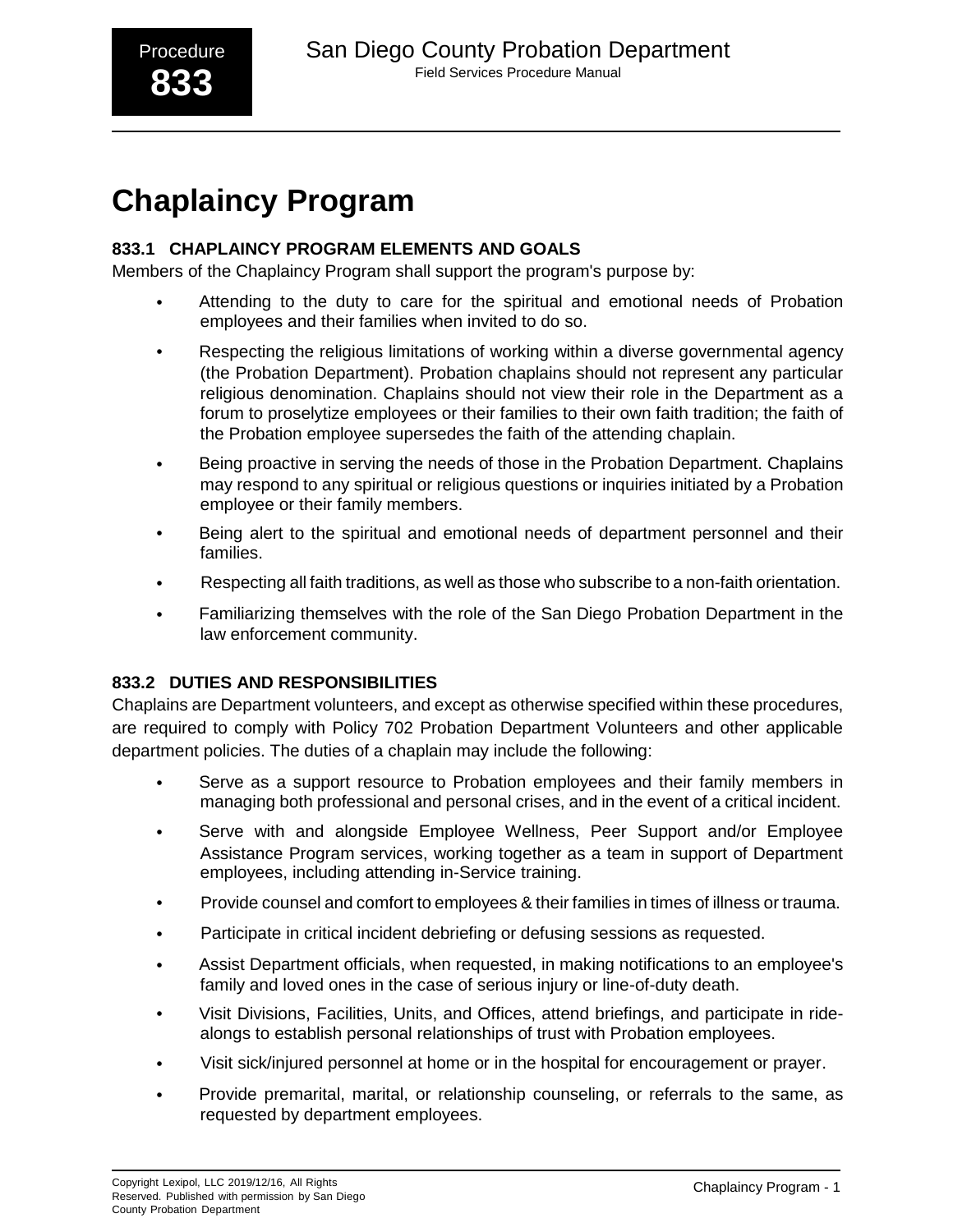# *Chaplaincy Program*

- Alert the department to community concerns and providing input where appropriate.
- Serve as a liaison to other religious leaders in the community.
- Offer invocations, benedictions, prayers, or homilies for official department ceremonies, dedications, graduations, etc.
- Offer services, or assist to arrange services, for department families (i.e. weddings, funerals, religious ceremonies).
- Respond to citizens in need only when specifically requested to do so by a sworn officer or when authorized by the department head.

# **833.3 QUALIFICATIONS**

The qualifications for Probation Chaplains may include the following:

- Appropriate theological and counseling education and training, preferably a master's degree from an accredited graduate institution or denominational equivalent.
- Endorsement for law enforcement chaplaincy by a recognized religious body.
- At least five years of ministerial experience.
- Current involvement in a ministry, congregation or religious organization in the county.
- A broad base of life experience and professional ministry.
- Demonstrable emotional stability and personal flexibility.
- Openness to further training to enhance the ability to serve the needs of law enforcement personnel and also citizens affected by crisis and trauma.
- A valid California driver's license.
- Possess a confident and secure personality, an approachable spirit, and an amiable disposition and be neither intimidated nor offended by the culture of law enforcement.
- Genuine love, concern and compassion for those in law enforcement.
- A clear recognition that the chaplain's moral standards and daily comportment will be the ultimate criteria by which the chaplain will be either accepted or rejected by sworn and non-sworn employees and their families.

#### **833.4 SELECTION PROCESS**

Interested members of the clergy may submit a written application in accordance with Policy 702 Probation Department Volunteers. Applicants should include a recommendation or endorsement for law enforcement chaplaincy from a recognized religious body, their faith's community elders, board (e.g. Christians in Law Enforcement Fellowship, or CLEF) or council. Qualified applicants will be invited to participate in an interview with the Chief Probation Officer's designees (including the Peer Support Program Manager), and they must pass a County volunteer background check as designated by the appointing authority.